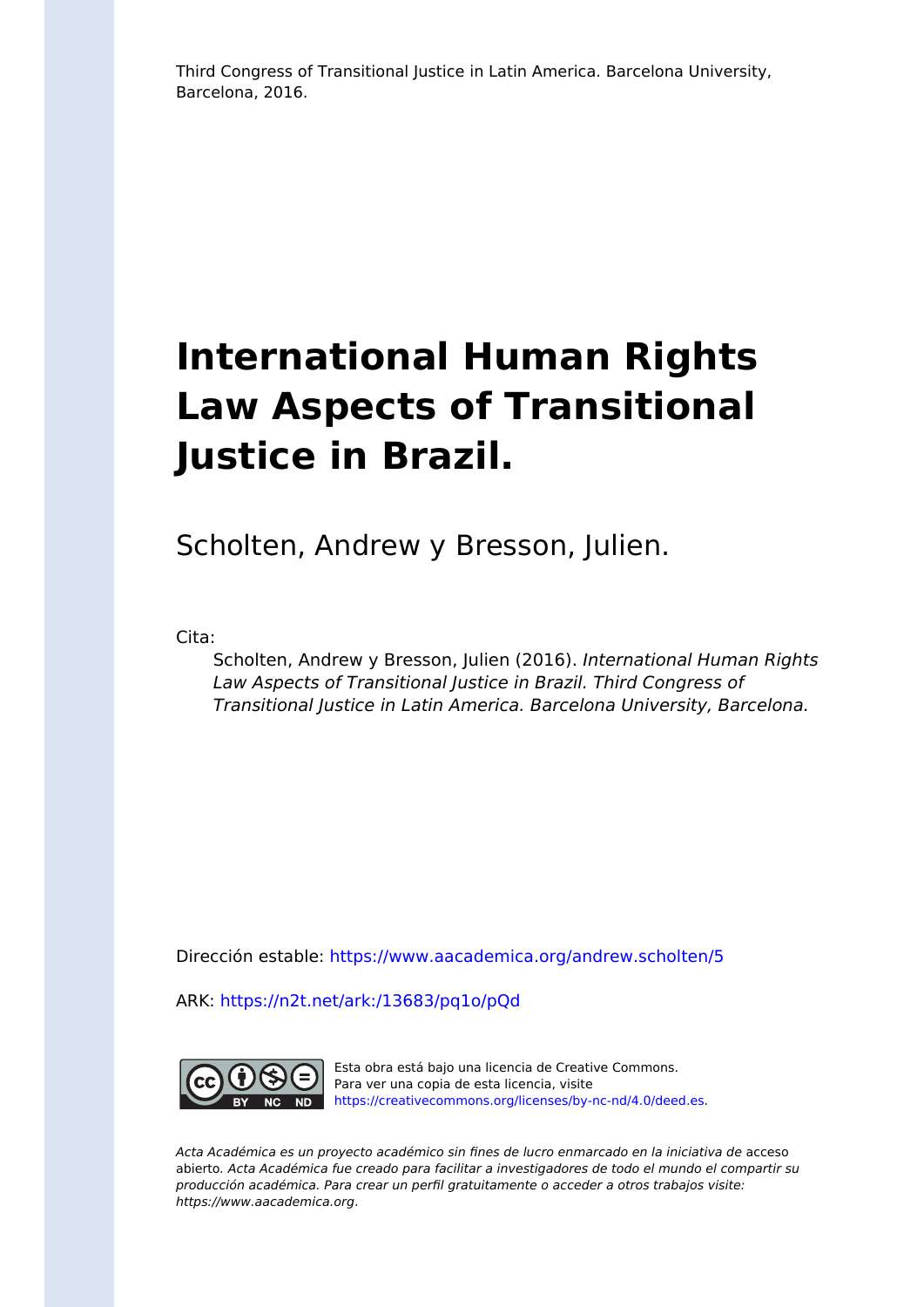Andrew Scholten, Julien Bresson

## **International Human Rights Law Aspects of Transitional Justice in Brazil**

**Summary:** The aim of this article is to draw attention on the transitional justice in Brazil with a particular reference on the National Truth Commission. The article presents the most important stages of the debates on transitional justice occured in Brazil after 2005. From 1964 to 1985 Brazil fell under the influence of a military regime that killed or "disappeared" political activists and trade unionists and tortured many others. The numbers of those killed and "disappeared" are smaller than those of neighboring countries like Argentina, which also fell to military dictatorships. Brazil's military regime ruled Brazil by rotating military presidents, held elections, and kept Congress open. However, in reality, the elections held were heavily manipulated and the military openly threatened Congress if it began to operate against the views and wishes of the regime. In 1979 the Brazilian government passed an amnesty law that allowed all exiled activists to return to Brazil but also protected officials involved in the military regime from any prosecution for human rights violations committed prior to 1979. Because of this law, no military perpetrators of crimes have been tried and convicted for their offenses. As 1985 began to unfold, the regime began to slowly and peacefully transfer governmental power to civilians, avoiding a tumultuous end that might instigate negative feelings about the regime or aggressive prosecution of any leaders of the military. This chapter of Brazil's past created what researcher Nina Schneider describes as a "politics of silence", where atrocities and entire decades of Brazil's history have been swept under the carpet. The article presents the most important aspects of transitional justicve in Brazil after 2005.

# **Brazil: Nunca Mais Human Rights Report**

In 1985 the Archidiocese of Sao Paulo headed by Arns and supported by the |World Council of Churches published a report called Brasil: nunca Mais (Brazil: Never Again, or Torture in Brazil) about the widespread use of torture during Brazil's military regime. Working from 1979–1982, while the military was still in power, lawyers and other researchers sought to investigate to what extent the regime used torture as a form of punishment for their political opponents, secretly copying documents from military trial transcripts from 1964–1979 and gathering testimony from political prisoners. The report's publication and release was delayed until after March 1985 to ensure that a new civilian president and government were in place. This project did not have an official mandate, although unofficially one of the participants said that they were working to preserve the military records and inform society about the abuses suffered by Brazilians under the dictatorship. The report concluded that the military regime used torture in its judicial system, and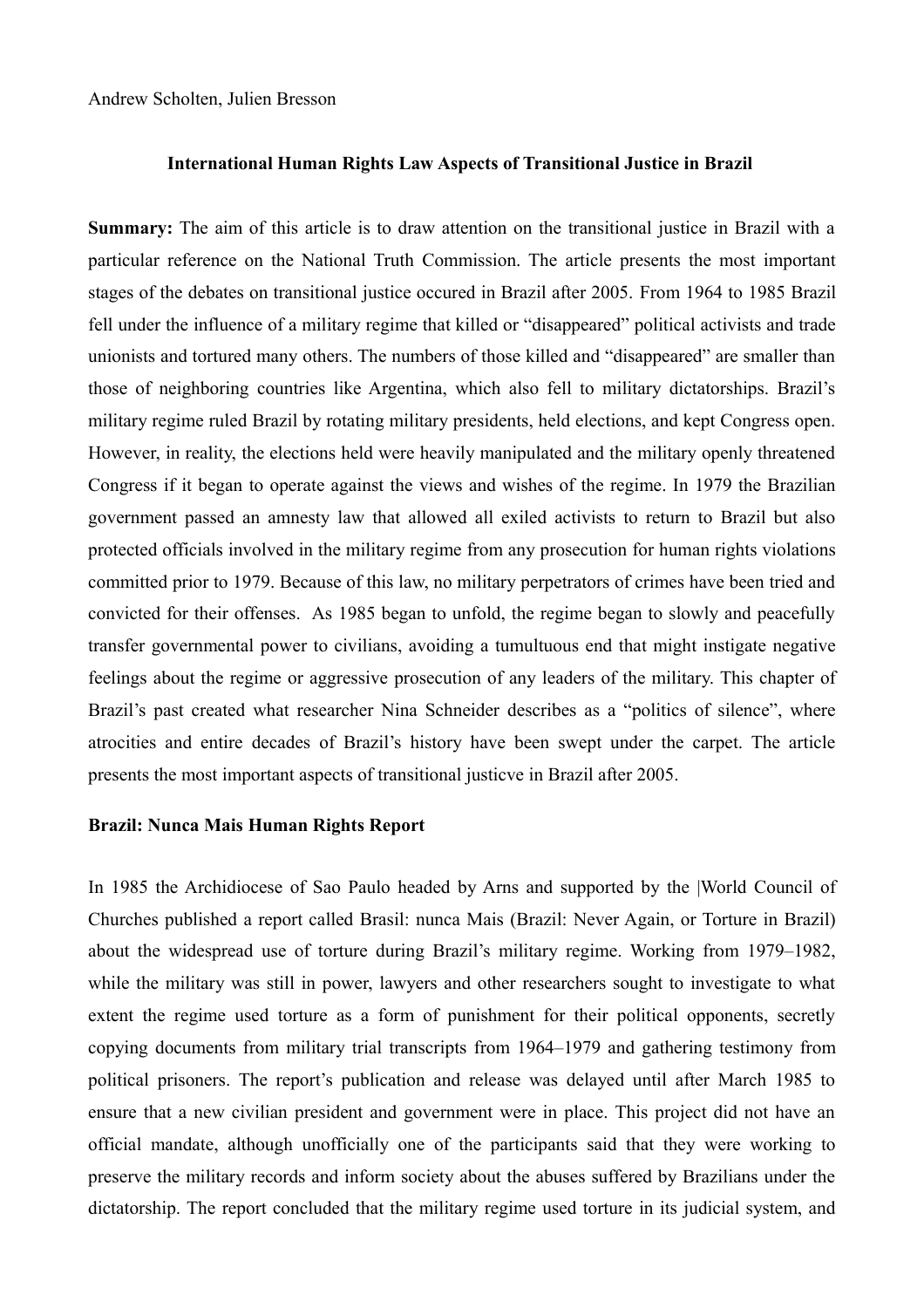that judicial authorities knew that these torture methods were taking place to elicit confessions. Its recommendations for Brazil were vague, calling Brazilians to ensure "that the violence, the infamy, the injustice, and the persecution of Brazil's recent past should never again be repeated", and that citizens should be able to participate in politics to ensure that the government is held accountable for its actions. This report, however, failed to effect much change in Brazil as the 1979 Amnesty law protected the perpetrators of human rights violations during the regime and the project never had any governmental backing to legitimize it.

#### **Precursor work to the Commission**

#### **The Special Commission on Political Deaths and Disappearances**

In 1995 Law No. 9.410, known as the Law of the Disappeared, allowed for the creation of a Special Commission on Political Deaths and Disappearances (the CEMDP), established and installed in the and sanctioned by the president of Brazil This law marks the first time that the State accepted responsibility for the illicit acts of the military regime, including kidnapping, torture, imprisonment, forced disappearance, murder, and violations against foreigners living in Brazil. With this law came the option for families affected by the illicit activities of the military regime to request the death certificates of those disappeared and receive compensation. After this law came into effect, another commission was tasked with investigating deaths that were politically motivated while in police custody. Many families criticized this law because it did not mandate the State to identify and hold responsible the perpetrators of those criminal acts, and because the burden of proof was placed on the families of victims. Additional complaints were founded on the fact that due to the Amnesty Law, the state could not examine the circumstances of the deaths. These families also disapproved of the state treating deaths like they were only family issues, not ones of society, since only family members of victims could file requests for acknowledgement of State responsibility. After eleven years of work, the CEMDP had disbursed nearly 40 million *reais* to the families of more than 300 persons killed by the military regime, with the average payment coming to approximately 120,000 *reais*, almost 120,000 dollars at the exchange rate of the time. In addition to these reparations, the CEMDP in September 2006 began collecting blood samples from families of people killed during the regime to create a to identify the remains of victims. In 2007, during the second term of President Luiz de Silva, the book *Direito à memória e à verdade* (Right to memory and to truth) was published. This book outlined the results of eleven years of labor by the CEMDP, serving as the first official report by the Brazilian State to directly accuse members of the military for crimes such as torture, dismemberment, decapitation, rape, concealing bodies, and murder. Paulo Vannuchi, one of the authors of Brazil: Nunca Mais, helped to complete this book. This book proved that the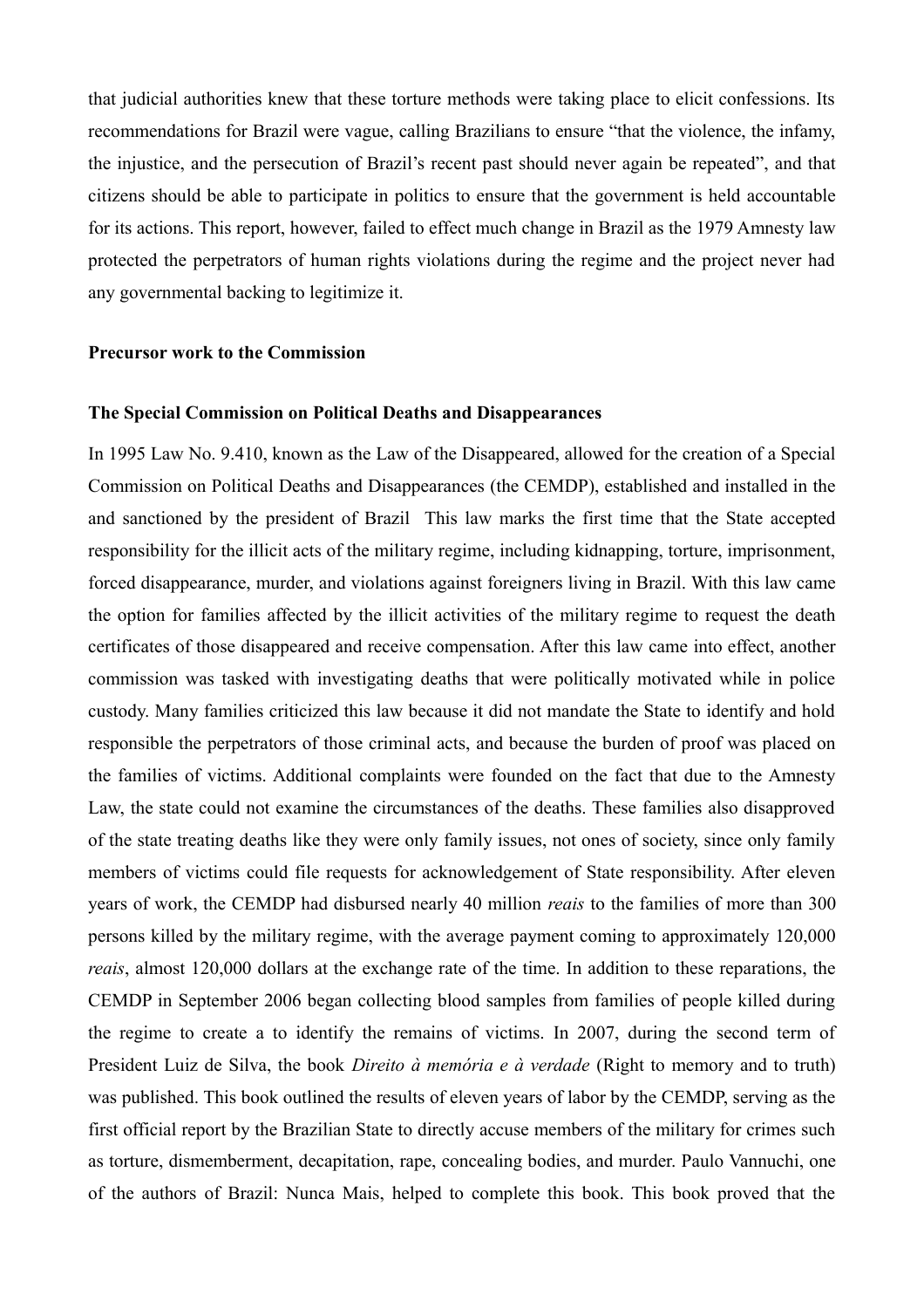majority of opponents to the military regime were arrested, tortured, and killed, and was highly critical of the amnesty awarded to military officials. This book called military officials and those involved in illicit acts to uncover the truth of what happened during the regime.

#### **Subsequent Truth and Justice projects**

Since 2007, memorials titled "Indispensible People" have been erected around Brazil, helping to restore some of the history of those political dissidents who died during the military regime.

The federal government of Brazil in May 2009 launched the online project "Revealed Memories", also known as the "Reference Center for the Political Struggles in Brazil (1964-1985)". This reference center makes available information to the public about the political history of Brazil, and is run under the supervision of the National Archives, an organization that reports directly to the Office of the Chief of Staff of the Presidency of the Republic.

#### **Legal and human rights aspects of the 1979 Amnesty Law**

In 1979, Brazil passed a law which granted amnesty for political crimes and crimes with a political nexus committed by members of the armed forces or member of the government between 2 September 1961 and 15 August 1979. Recently, a western human rights court and Brazilian lawyers ordered Brazil to overturn the 1979 amnesty law so the perpetrators could be prosecuted in the criminal court. However Brazil still declined to overturn the law, perhaps meaning a change to this law in the near future is unlikely. Although international pressure wants the law overturned, supreme court chairman Cezar Peluso says, "If it's true that every people, according to its own culture, solves its own historical problems in its own manner, then Brazil has chosen the way of harmony." However journalist Fernando Rodriguez stated its more of a, "fear to lay hands on the shameful episodes of the past". In April 2010, in a controversial ruling, the Brazilian court upheld the use of the amnesty law during the military regime. However, a few months later in November 2010, the Inter American Court of Human Rights found in the Gomez Lund case that the amnesty law was not compatible with the American Convention, meaning that the law lacked legal effect and therefore should not be an obstacle in the prosecution of the human rights abuses. Marking a crucial moment in Brazil's history, the federal courts launched an investigation into a past human rights violation. On 24 March 2012, federal prosecutors charged Colonel Carlos Alberto Brilhante Ustra and Police Chief Dirceu Garvina, with the kidnapping of a union leader Aluzio Palhano Pedreira Ferreira in 1971. Although the amnesty law would normally come into play here, the absence of the victim, makes it so the crime is deemed to continue beyond 1979 and thus not covered by the amnesty. Even with the amnesty law, prosecutors are starting to find "loopholes" in the law. With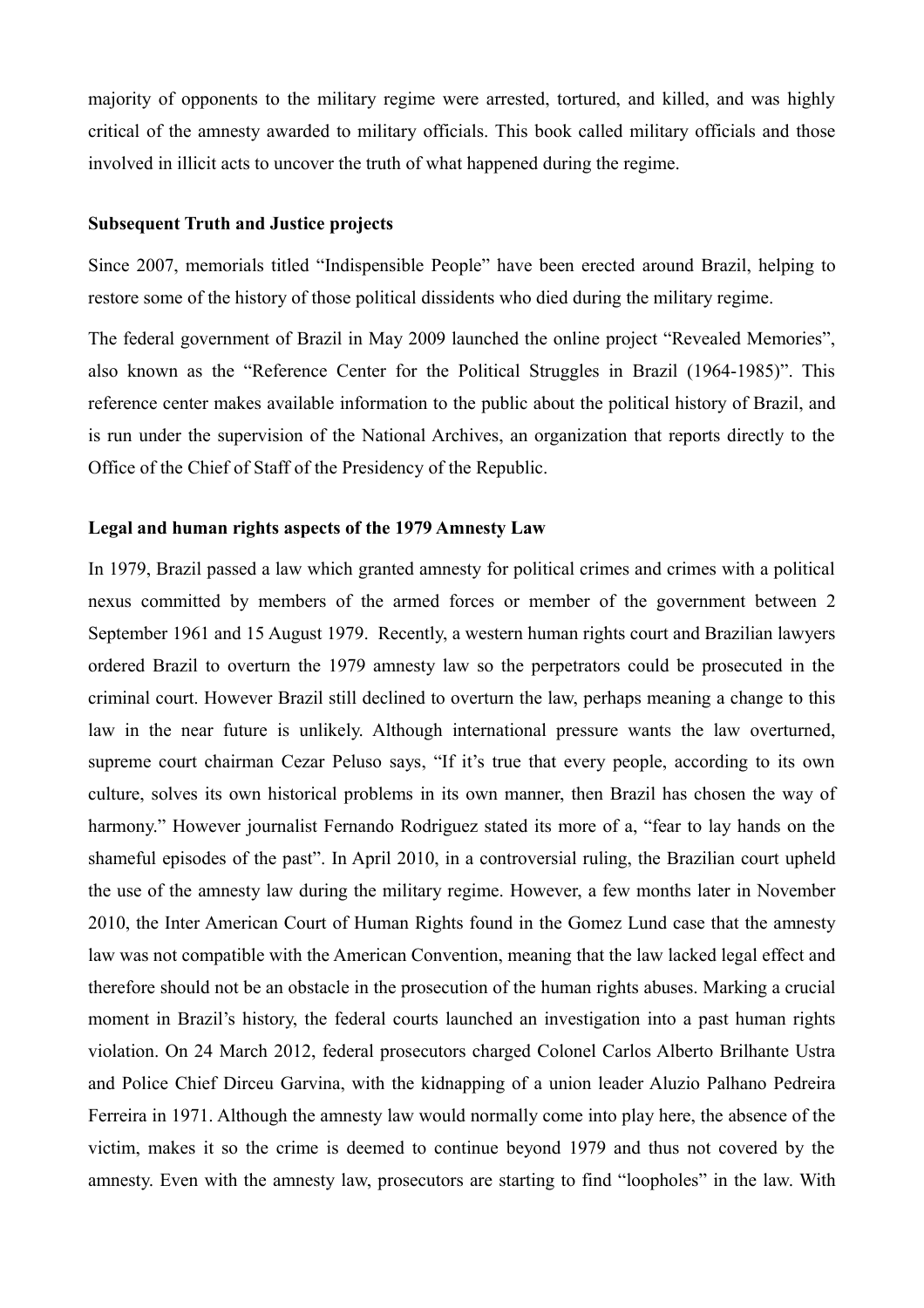increasing international pressure on this law, it will be interesting to see how this unfolds.

The Amnesty Law, organized into five chapters (which was considered highly satisfactory by the victims of political persecution) guarantees the following amnesty rights: the declaration of the status of political amnesty recipient; financial reparations; assurance, for all official purposes, that the period of time in which they were forced to stop their professional activities due to punishment or threat of punishment will count as valid; the conclusion of courses interrupted due to punishment or the validation of diplomas obtained by those who completed courses at teaching institutes outside the country; and the right to reinstatement for punished civil servants and public employees. In the sole paragraph of article 1, the law guarantees those who were removed from their jobs by administrative cases, based on emergency legislation, without the right to contest the case or defend themselves, and prevented from knowing the motives and grounds for the decision, reinstatement to their positions (due to the age of the claimants, this reinstatement has occurred, in practice, in retirement). The law also lists in detail all the punishments that entitle victims to the status of recipients of political amnesty, and it states that financial reparations, provided for in chapter III, may be paid in two different ways: in a single installment, consisting of the payment of 30 times the minimum monthly wage per year of punishment for those who cannot prove an employment relationship, and whose value may not, under any circumstances, exceed 100,000 reais ; or in permanent and continuous monthly installments, guaranteed to those who can prove an employment relationship. According to the law, each victim of political persecution has the right to receive the outstanding amounts up until five years before the date of their request claiming amnesty.

#### **Comissão Nacional da Verdade**

#### **Formation of the Commission**

The commission was proposed by the 3rd National Human Rights Program, a set of bills proposed by then President Lula de Silva in December 2009. However, Lula dropped the truth commission proposal after members of the military threatened resignation. Since then, its text was changed several times, mainly to address the complaints of the military, who feared a review of the Amnesty Law. Most notably, the term "political repression" was abolished from the bill's text. Since the commission will not have punitive powers against officers accused of torture, it was criticized by human rights activists as a non-contribution for justice. They also claim that the commission will have a very short term and not enough members to complete their work satisfactorily. The military, on the other hand, complain that they will not be represented on the commission, which may not give due weight to crimes committed by leftist organizations.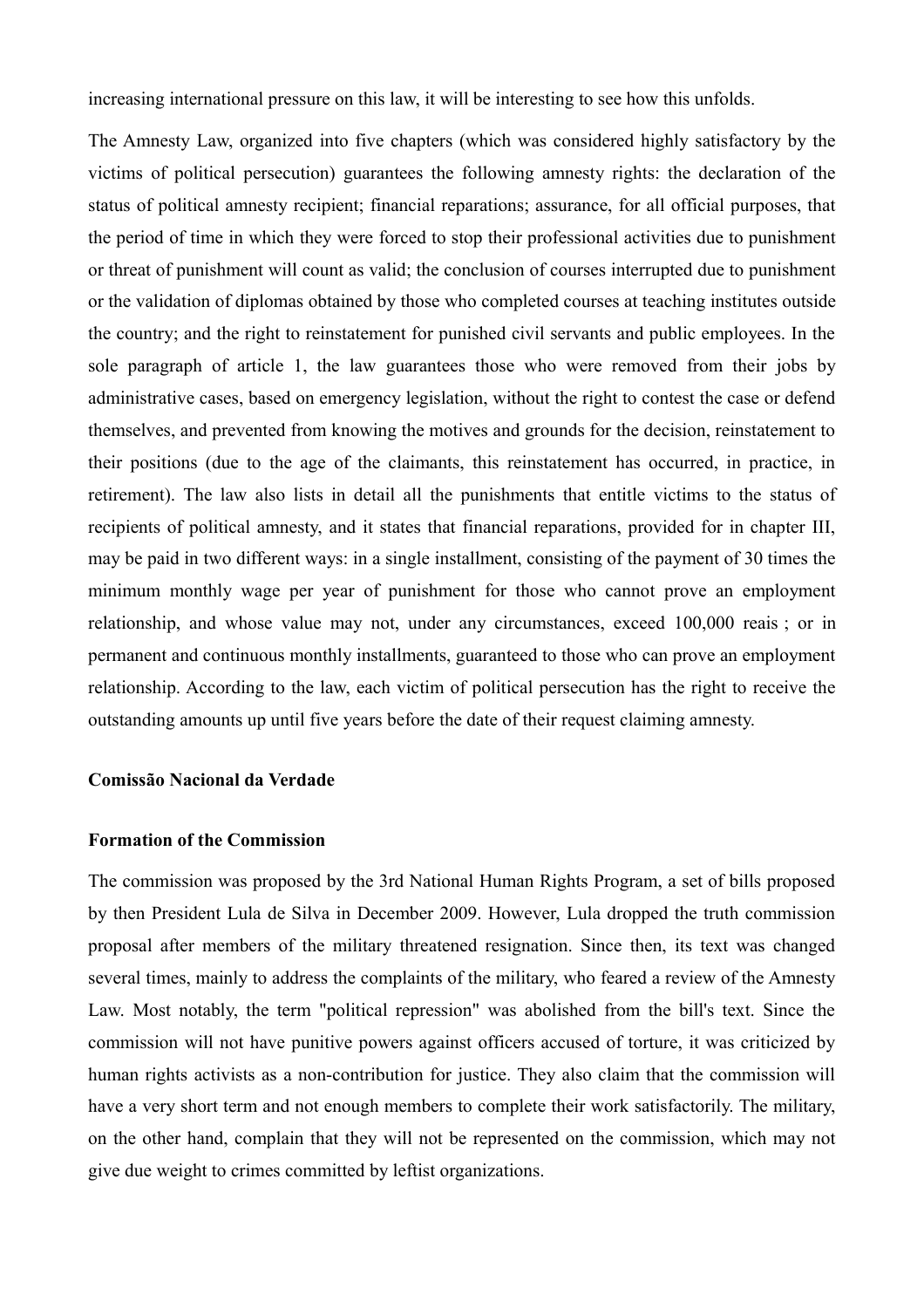#### **Structure of the Commission**

The Commission consists of 7 commissioners and an additional 14 employees. The commissioners include Gilson Dipp, José Carlos Dias, José Paulo Cavalcantí Filho, Maria Rita Kehl, Paulo Sérgio Pinheiro, Peter Dallari, and Rosa Maria Cardoso da Cunha. The commission has significant power in order to ascertain the factual and social truths of the nation's military dictatorship: it "can receive voluntarily provided information in the form of testimonies, data, and documents; solicit information from public entities and organs; convoke persons for interviews or testimonies; authorize enquiries to collect or recover information; hold public hearings; request witness protection; partner with public or private, national or international organs and organizations to exchange information and demand assistance from public entities and organs." The commission's goals for reconciliation focus on documenting the truth and promoting restorative justice. It hopes to help victims, find bodies of the disappeared, establish the policies and actions of the dictatorship, and recommend measures to prevent further human rights violations. Although the Commission has been given the appropriate powers to ascertain information, it is questionable if it will be able to achieve its goals due to resistance in Brazil, particularly on the part of the military.

#### **Financial reparations**

The amnesty bill put into place in 1979, stated in article 11 that "This Law, beyond the rights expressed herein, does not generate any others, including those relating to remuneration, payments, salaries, income, restitution, dues, compensation, advances or reimbursements." The law did not allow any reparations in any of the mentioned forms. Then in 2001, Fernando Henrique Cardoso passed a bill allowing financial compensation to those whose work was impeded by the military dictatorship. In 2009 the Brazilian Justice Ministry awarded 142,000 reals, or 71,000 us dollars to 44 farmers each, as well as about 465 us dollars a month. When announcing the reparation payments Justice Minister Tarso Genro stated "This is a formal request for forgiveness by the Brazilian Government." However, offering reparations to 44 Brazilian farmers does not even begin to compensate for the human rights violations perpetrated by the military dictatorship. In 1996, the Dossier on the Missing and Assassinated originally published in 1984 by the Brazilian Committee for Amnesty, Rio Grande do Sul section, was updated referring to 217 victims of assassination and 152 victims of forced disappearance by state agents. However, Law 9,140, a law allowing financial compensation to victim's families, only recognized 130 victims of forced disappearance and none of assassination. Outside of major cases of reparations, the Brazilian government has provided financial compensation in 12,000 cases from 1995 to 2010.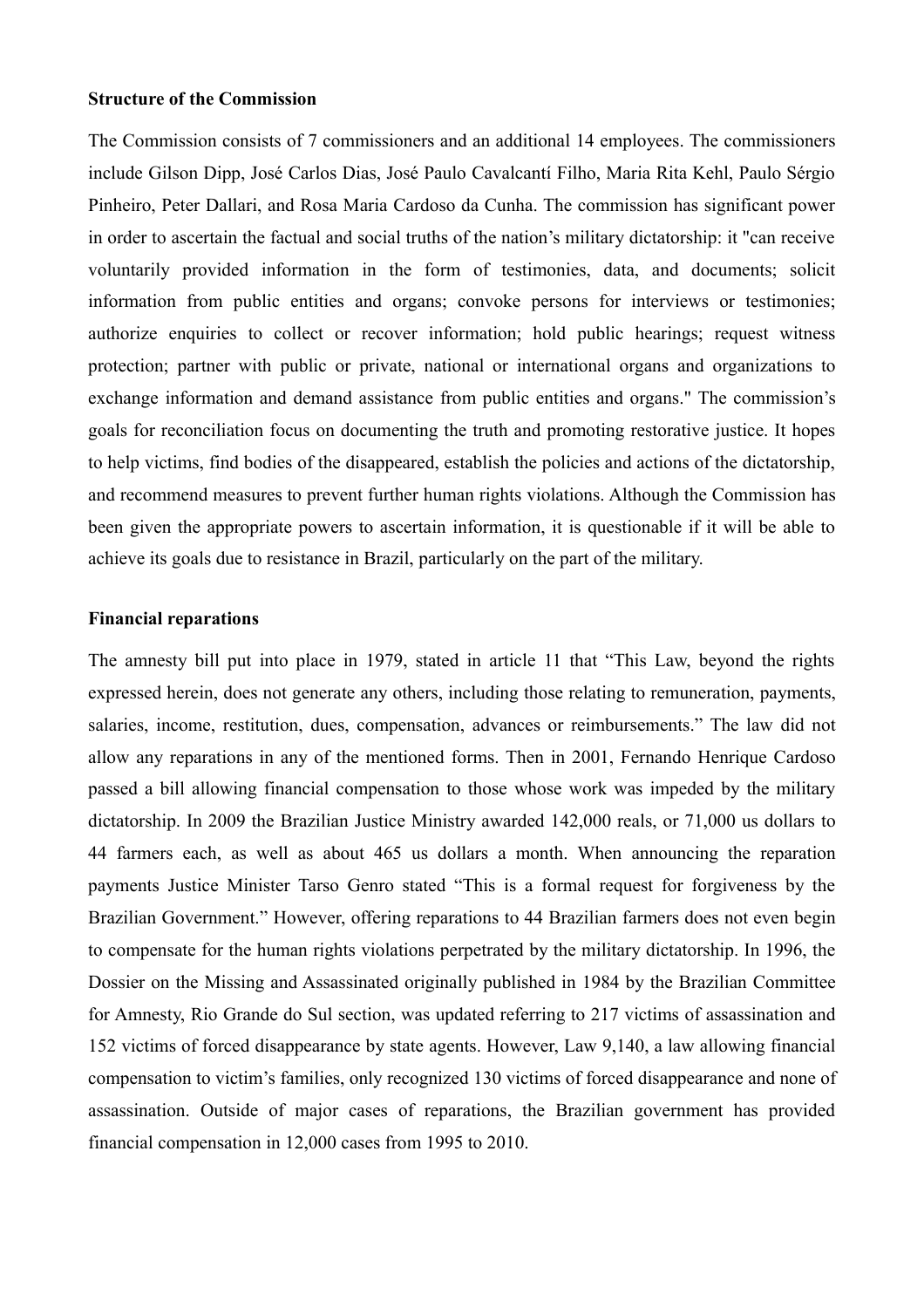#### **Current Developments**

After signing the law, Rousseff initially made little progress with the Truth Commission. Due to objections from both the military and human rights activists, Rousseff at first stepped back from the Truth Commission she signed into law in November 2011. Nearly half a year after the formation of the commission, no commissioners had been appointed. However, the commission eventually began with its inauguration in May 2013. The inauguration featured the introduction of the seven commissioners and a speech by President Rousseff, in which she declared the event a "celebration of the transparency of truth." Since the inauguration in May 2012, the truth commission has held fifteen public hearings across nine states in Brazil. In July 2013, the commission reported on their accomplishments in their first year of existence. In a televised press conference, truth commissioner Paulo Sérgio Pinheiro detailed the year's successes. In particular, he mentioned that the commission's information comes from three primary sources: archives of intelligence operations that existed during the military dictatorship, testimonies of suspects an surviving victims, and other documents supplied by the government of Brazil. Furthermore, this emphasis on collecting factual and forensic truth has led to several significant findings of the commission. The first is that the use of torture was not only employed towards the end of the military dictatorship, but had been used as a common technique in interrogation as early as 1964. Additionally, the commission has established that the state of Brazil concealed information regarding missing persons. While the commission took time to gain enough political support and fulfill the requirements of the mandate, there have been significant developments in the formation of a national truth in Brazil over the course of the last year.

## **Parallel Mechanisms for Transitional Justice in Brazil**

#### **Regional Truth Commissions and its Human Rights Implications**

As the national Truth Commission seemed to be at a virtual standstill in the beginning of 2012, the São Paulo state assembly decided to form an independent Truth Commission. The commission is composed of five commissioners who will investigate human rights abuses that occurred during the military dictatorship and offer a report in 2015. Officially called the Rubens Paiva State Truth Commission (named after disappeared congressman Rubens Paiva) the commission hopes to contribute to "a nation-wide mobilization around the cause of memory, truth, and justice." Since the formation of the São Paulo truth commission, other states have followed their example. A member of the house subcommittee on the national truth commission, Erika Kokay, argued in favor of the urgency expressed by the states' initiatives for these regional commissions: "This country cannot bear to wait. Brazil has to know the truth." The various truth commissions are designed to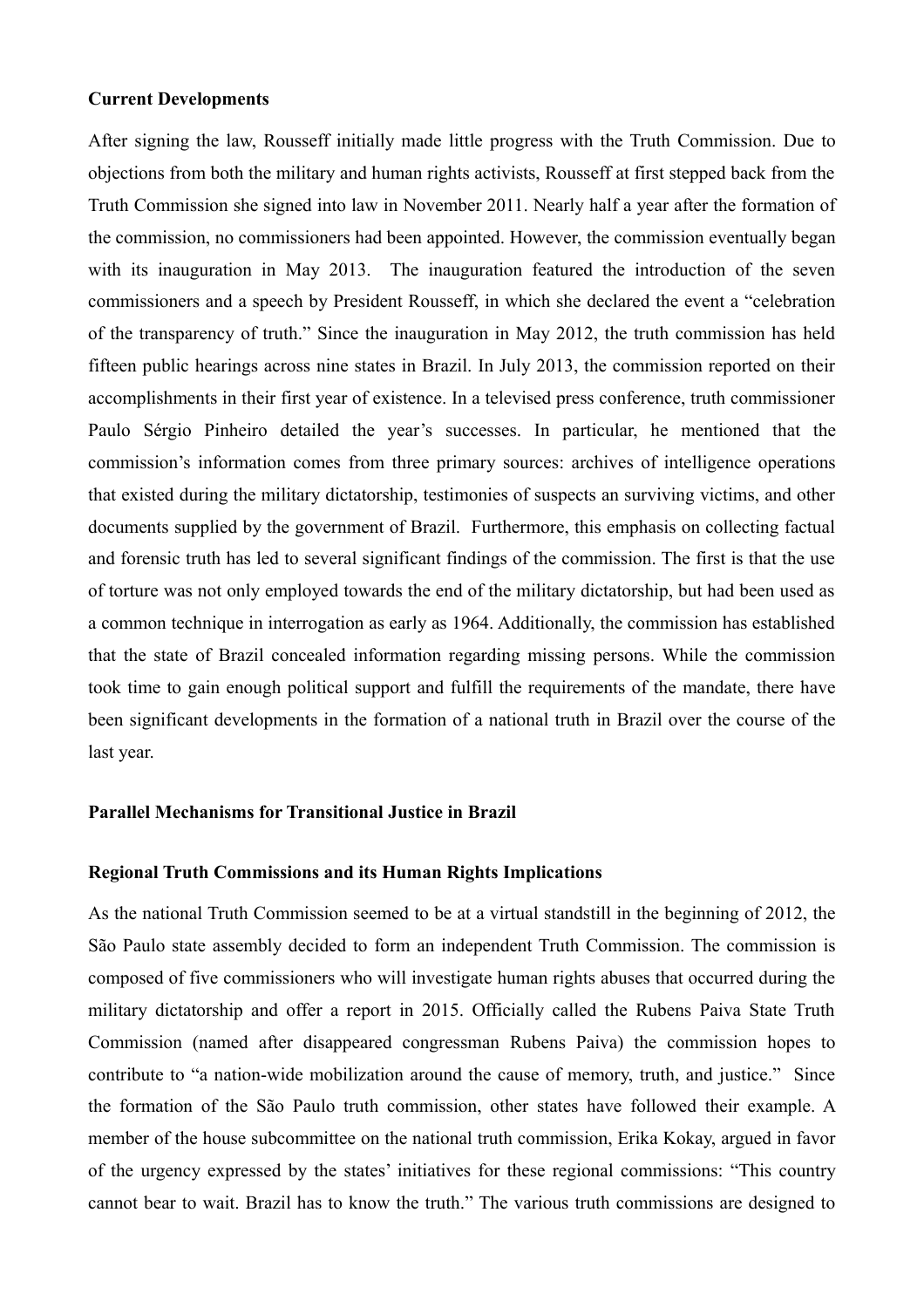report to and cooperate with the efforts of the national truth commission, despite their ability to conduct their own investigations. Is is also worth attention to point out the issue of human rights trial. In December 2013, the case regarding the disappearance of Edgar de Aquino Duarte became the first criminal trial of state security agents Carlos Alberto Brilhante Ustra, Carlos Augusto, and Alcides Singello. The victim vanished in 1973 after being held and tortured at special intelligence offices in São Paulo. Punitive justice has traditionally been challenging to accomplish in Brazil due to the amnesty law of 1979 and the subsequent upholding of this law by Brazil's supreme court. The ministry of public affairs has been able to make the claim that cases such as that of Edgar de Aquino Duarte are exempt from the 1979 amnesty law because the victim is still missing, making the forced disappearance an ongoing crime. While the amnesty law has prevented criminal trials in Brazil in the past, interpretations of the amnesty law may change as the impunity of Brazil's human rights violators crumbles.

# **Torture Allegations in Brazil During Military Dictatorship: Its Human Rights Implications**

On January 11, 2013, the Comissão Nacional da Verdade (CNV) released its first torture allegation from outside the military dictatorship, during the government of Getúlio Vargas. Eighty-four-yearold Boris Tabacof, former Secretary of Finance of Bahia, former director of the Safra Group and current president of the Board of Directors of Suzano, denounced the torture he suffered in November 2012 to several members of the commission: Maria Rita Kehl, José Carlos Dias and Paulo Sérgio Pinheiro. Tabacof's testimony covered his torture, illustrating his arrest on October 20, 1952 and subsequent 400-day imprisonment. Tabacof's testimony also illustrated a significant human rights violation that occurred in Brazil during the Estado Novo period (1937-1945). Despite the nature of Tabacof's testimony, the CNV's mandate only covers issues from between 1964 and 1988, preventing any further investigation of the claim.

#### **International Environmental Law**

In recent years we are observing the growing number of controversial decisions concerning environment in Brazil, inter alia deforestation of. According to Bogumil Terminski the construction of the Belo Monte dam might result in forced relocation of several thousand inhabitants (see Terminski  $2015$  $2015$  $2015$ <sup>1</sup>.

<span id="page-7-0"></span><sup>1</sup> Terminski Bogumil, *Development-Induced Displacement and Resettlement: Causes, Consequences and Socio-Legal Context*, Ibidem Press, 2015.